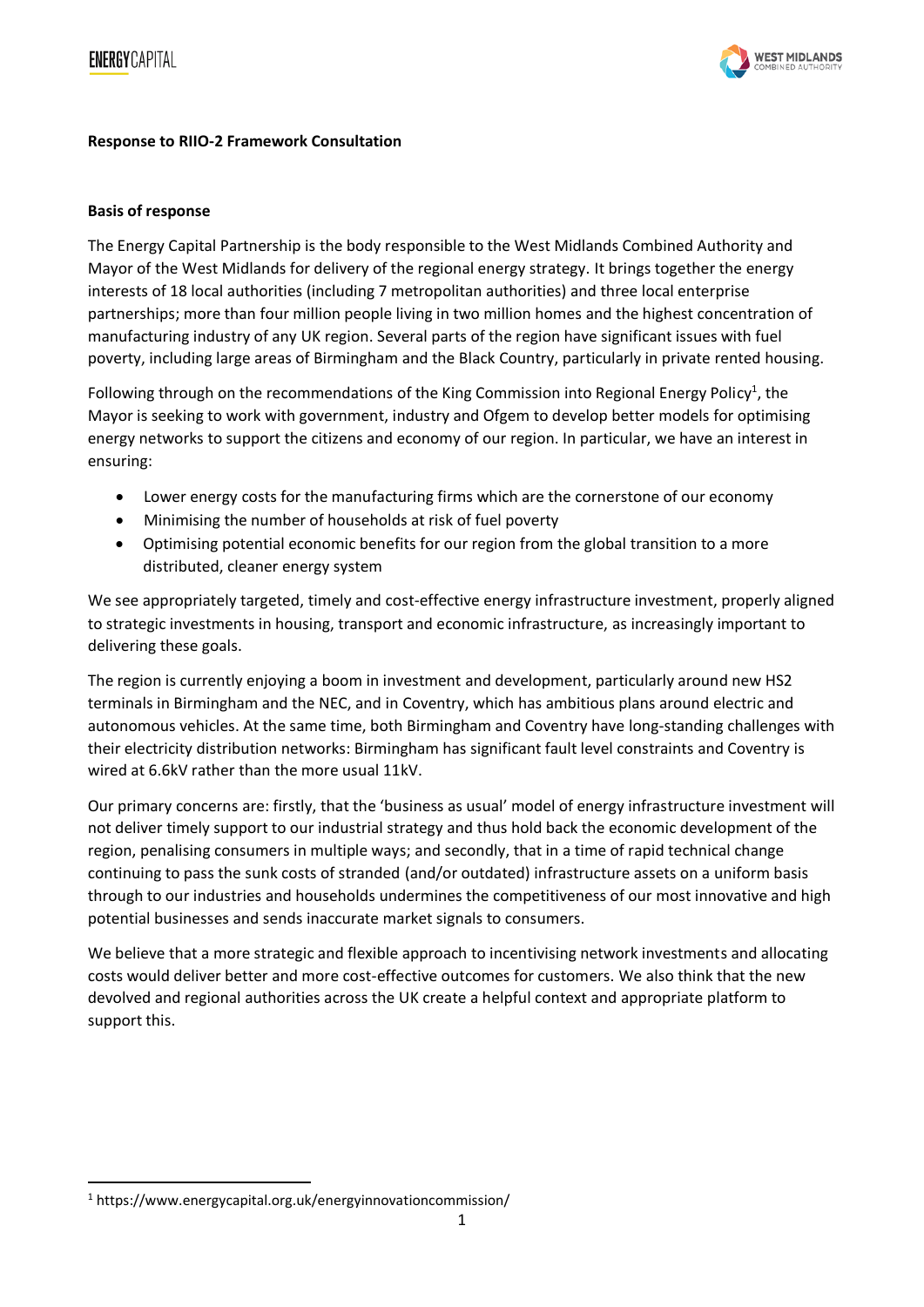

## **Key points in response to the consultation**

We broadly welcome the direction of travel set out by Ofgem in this consultation but suggest that democratically-elected regional governments create a new and more efficient channel for delivering many of the objectives identified, working as part of a coherent national framework. Specifically:

# • **Giving consumers a stronger voice**

This is a critical objective, but the proposed approach is far too weak and needs to be strengthened by establishing strong and well-informed, democratically-accountable regional institutions able to act as intelligent and challenging customers for gas and electricity network operators.

The information asymmetries and differences in perspectives, interests and market power between individual consumers (including businesses) and energy infrastructure providers and regulators are massive, so engagement alone does not generally support delivery of efficient market outcomes. Regional authorities have a vested interest in long-term strategic infrastructure optimisation (and consumer votes) and the best picture of local needs. They should be the primary mechanism for giving consumers a stronger voice.

#### • **Responding to changes in how networks are used**

Even within our region, the distributed energy infrastructure required (and economically-optimal) for the areas around Coventry and their industrial and social ambitions is radically different from the optimal infrastructure needed to support the housing and established manufacturing of the Black Country, or to support the new transport hub at UK Central in Solihull. Major technical and political judgements are being made and risks taken on investment in electric vehicle infrastructure, hydrogen, building standards and spatial plans. These are all vitally important to ongoing economic success of economies based on manufacturing, construction and transport<sup>2</sup>.

It is critical that flexible mechanisms are incorporated in the price control framework enabling local responsiveness and risk taking (and risk bearing) by local economies. In particular, energy infrastructure must be planned in conjunction with transport, housing and economic infrastructure in an integrated way. Regional institutions, developed in partnership with Ofgem and network operators, provide the most efficient mechanism for delivering this.

# • **Simplifying the price controls**

.

We welcome simplification. In our view considerable complexity inevitably arises from a structure where the accuracy and fairness of outcomes depends on predicting complex variables up to eight years in the future and often second-guessing rapidly changing and diverse local plans using only a single national framework.

A more flexible approach, recognising the potential contribution to simplification created by intermediary publicly-controlled regional bodies would be better. This should be coupled with shorter regulated periods (improving the potential accuracy of forecasts). A mixed model in which a portion of investment is managed nationally over longer timeframes and a portion flexibly and locally over shorter timeframes may be a more robust, simpler and cost-effective approach.

<sup>&</sup>lt;sup>2</sup> We accept that these arguments apply much less to local economies primarily based around services, for example.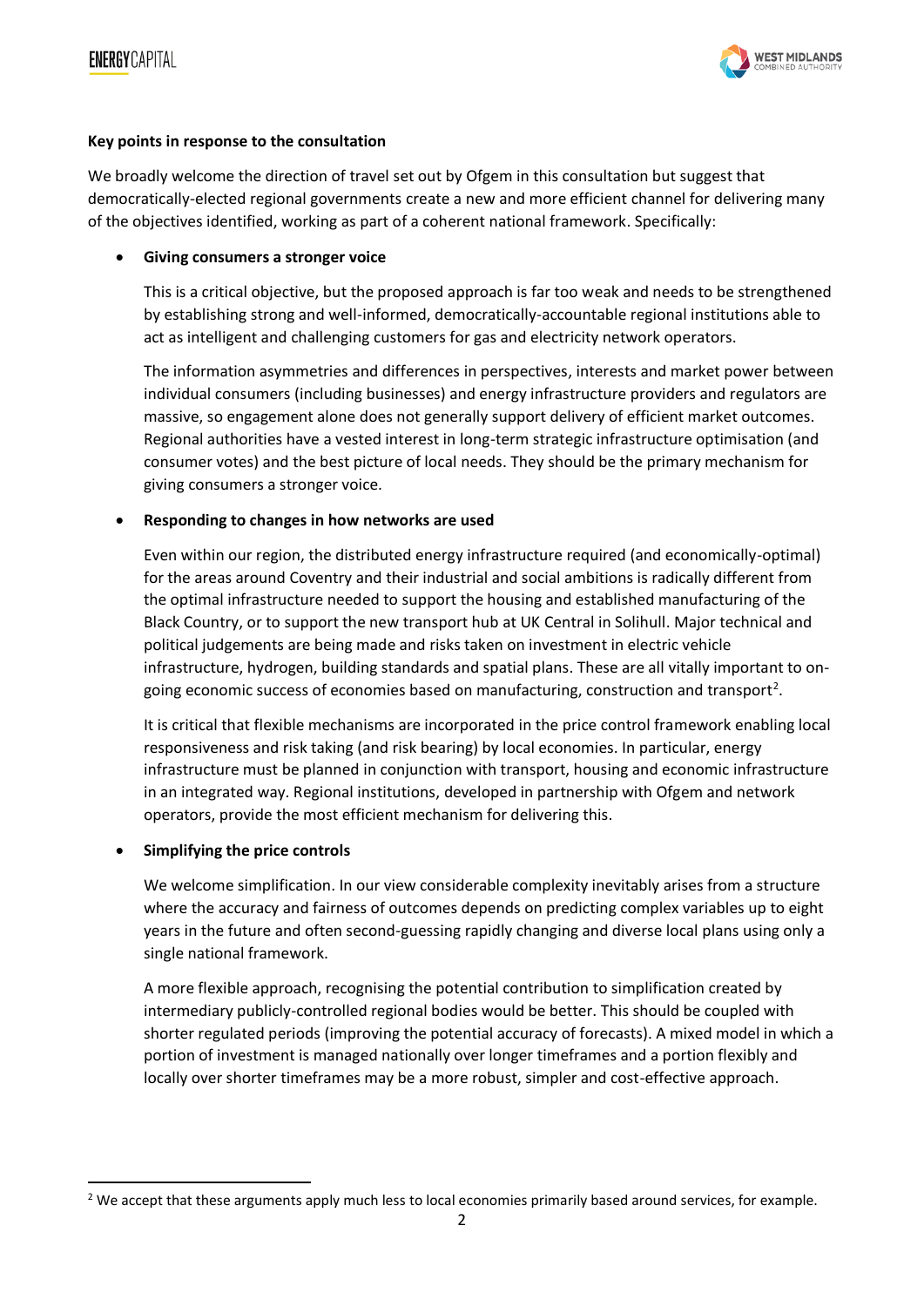

#### • **Ensuring fair returns**

The key to ensuring fair returns is to create stronger, more demanding customers and ideally as much competition as possible in infrastructure investment locally. This is increasingly possible with growing technology and infrastructure choice and diversity possible at local and regional level (without adding risk to the national networks).

Regulation should make a clear distinction between legacy and national infrastructure costs and local and future infrastructure investment (specifically in energy distribution networks). The latter should be procured competitively regionally working within a national regulatory framework which allocates the risks and rewards of such investments to local consumers (who are also local voters) – i.e., these costs are shown separately on local energy bills and allocated by local politicians according to local industrial strategy priorities.

#### • **Driving innovation and efficiency to benefit consumers**

We agree with encouraging competition and have already set out ways regional procurement bodies could facilitate, simplify and strengthen this approach.

In the West Midlands, we have pioneered the concept of Energy Innovation Zones, which are a more open and competitive version of Ofgem's Sandboxes. Four large-scale pilots are being developed across the region. We believe appropriate governance is key to maximising the benefits to consumers of such zones, and would like to work with Ofgem and industrial partners to develop sensible models which work for everyone. EIZs provide a simple model for the kind of targeting and transparency proposed by Ofgem.

Answers to your specific questions below.

For clarifications or further information, please contact:

Matthew Rhodes, Interim Director Energy Capital [matthew.rhodes@camirus.co.uk](mailto:matthew.rhodes@camirus.co.uk)

www.energycapital.org.uk

West Midlands Combined Authority 16 Summer Lane Birmingham West Midlands B19 3SD

May 2018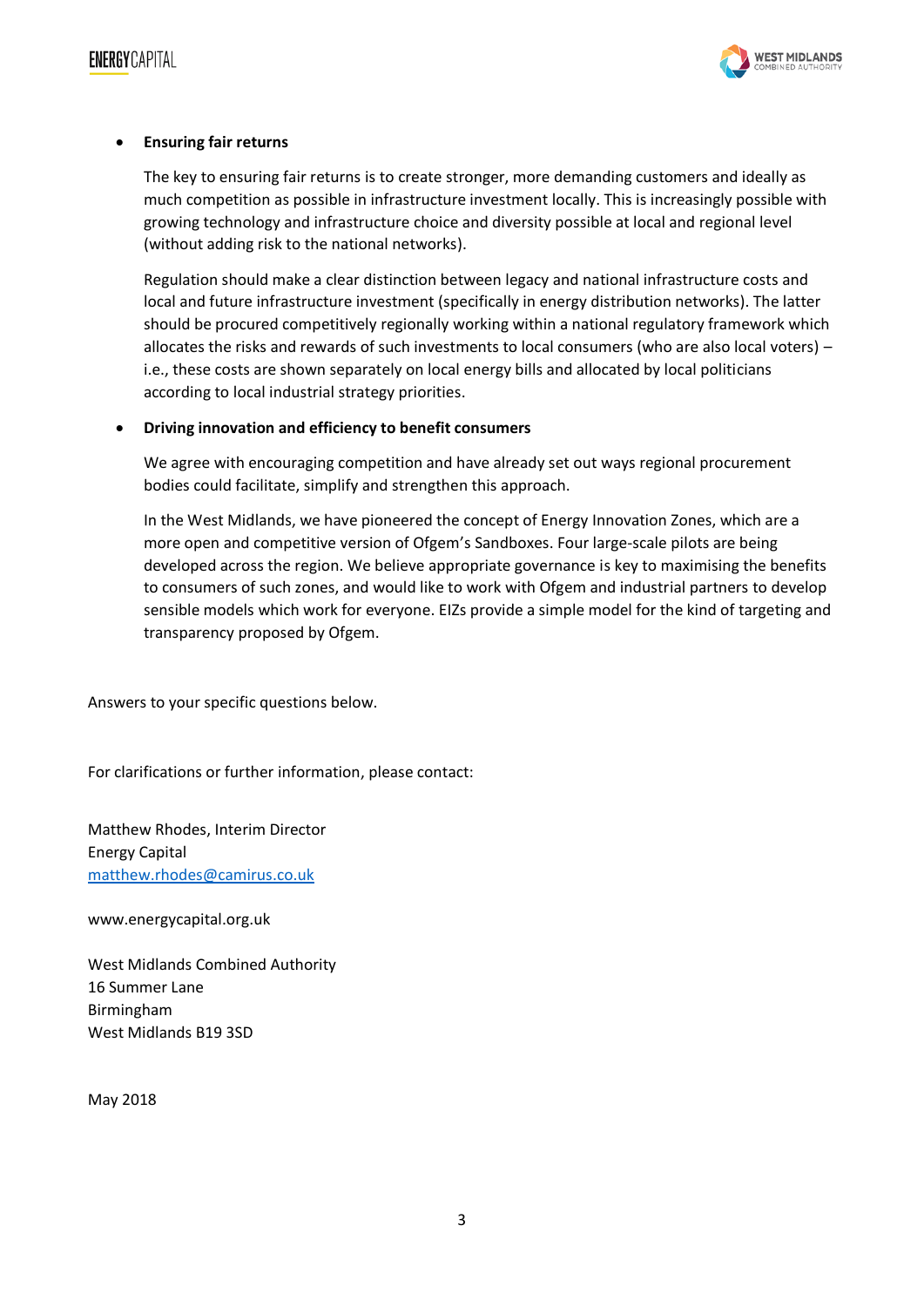

| <b>Question</b> | <b>Response</b>                                                                                                                                                                                                                                                                                                                                                                                                                                                                                                                                                                                                |
|-----------------|----------------------------------------------------------------------------------------------------------------------------------------------------------------------------------------------------------------------------------------------------------------------------------------------------------------------------------------------------------------------------------------------------------------------------------------------------------------------------------------------------------------------------------------------------------------------------------------------------------------|
| 1.              | For distribution, we think it's important to align customer engagement groups with existing<br>strategic planning and political boundaries. This is important because                                                                                                                                                                                                                                                                                                                                                                                                                                          |
|                 | Customers relate to infrastructure outcomes (i.e., places created by effective<br>$\bullet$<br>integration of energy, transport, spatial infrastructure) not to technical silos such as<br>electricity or gas<br>Cost effective, competitive outcomes require potent and informed customer groups,<br>which are most easily and efficiently created by using existing stakeholder groups<br>(i.e., already in possession of strategic spatial and infrastructure plans) ideally with<br>democratic mandates.                                                                                                   |
|                 | For these reasons we believe distribution network operators should be required to engaged<br>with customers through devolved regional authorities (or where these don't exist, local<br>authorities or LEPs).                                                                                                                                                                                                                                                                                                                                                                                                  |
|                 | No views on transmission.                                                                                                                                                                                                                                                                                                                                                                                                                                                                                                                                                                                      |
|                 | If you get the above right, the challenge group will not be necessary and costs can be<br>avoided.                                                                                                                                                                                                                                                                                                                                                                                                                                                                                                             |
|                 | Open hearings are a sensible idea.                                                                                                                                                                                                                                                                                                                                                                                                                                                                                                                                                                             |
| 2.              | We support a reduced period for planning but would prefer more flexibility within this to<br>avoid the delays and costs that longer planning periods create in a rapidly changing<br>technical environment where other economic and spatial needs may be changing<br>unpredictably at a far faster rate than five and eight year periods support.                                                                                                                                                                                                                                                              |
|                 | We would like Ofgem to consider more flexible funding mechanisms to support timely<br>network infrastructure investments that will be critical to our region. We accept that this<br>may require underwriting by regional bodies and local partnerships, but these are<br>fundamentally best placed to take such risks (as they have most control over the rate and<br>nature of local economic development). Differentiating between planning periods (shorter<br>and more flexible) and allowance periods (more flexible depending on type of investment,<br>and often potentially longer) would be helpful. |
|                 | The essence here is encouraging long-term thinking by network companies by allowing<br>strategic customers (Places) to have more say over investment plans, rather than relying<br>solely on the length of the price control.                                                                                                                                                                                                                                                                                                                                                                                  |
| 3.              | Customers relate to whole systems, which for us as a region encompasses transport, water,<br>IT, waste and spatial infrastructure as well as energy.                                                                                                                                                                                                                                                                                                                                                                                                                                                           |
|                 | Facilitation of whole system outcomes is much easier and cheaper at regional level,<br>provided this is embedded in a well-designed national framework. We think it would be<br>helpful and result in lower cost whole system outcomes if Ofgem structured their thinking in<br>this way.                                                                                                                                                                                                                                                                                                                      |
|                 | You need to prioritise flexibility within the price control framework (including in allowances<br>over time (see q9)) provided this is accompanied by local customer engagement and<br>appropriately designed and demonstrated 'whole system' planning approaches at regional<br>level.                                                                                                                                                                                                                                                                                                                        |
| 4.              | We agree with your views on the limited value of aligning transmission and distribution<br>price controls at this stage; we think the more important alignment is with regional                                                                                                                                                                                                                                                                                                                                                                                                                                |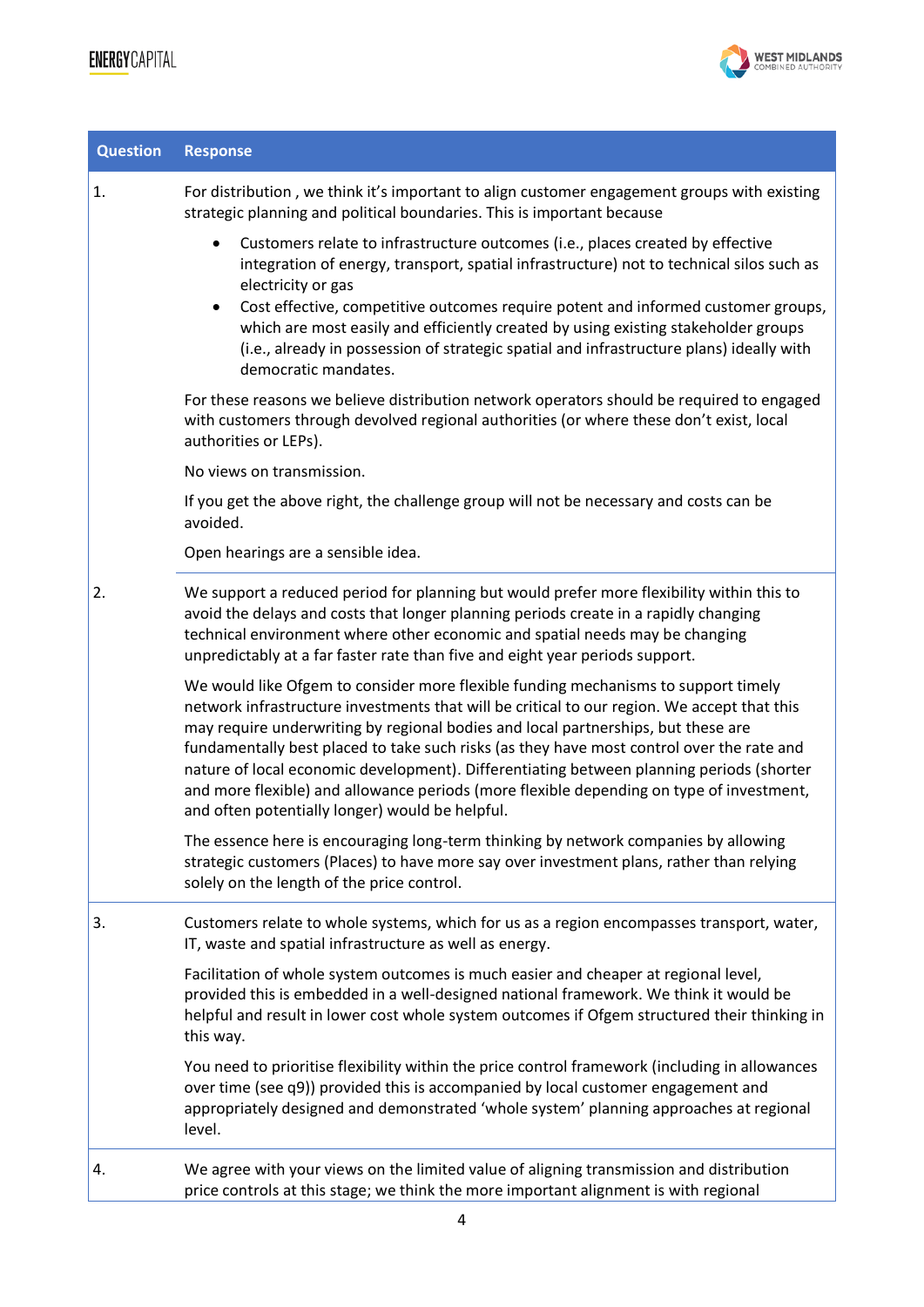# **ENERGY** CAPITAL



| <b>Question</b> | <b>Response</b>                                                                                                                                                                                                                                                                                                                                                                                                                                                                                                                                                                                     |
|-----------------|-----------------------------------------------------------------------------------------------------------------------------------------------------------------------------------------------------------------------------------------------------------------------------------------------------------------------------------------------------------------------------------------------------------------------------------------------------------------------------------------------------------------------------------------------------------------------------------------------------|
|                 | infrastructure planning, which is currently very different from national price control<br>frameworks.                                                                                                                                                                                                                                                                                                                                                                                                                                                                                               |
| 5.              | We have concerns that attempting to resolve and design whole systems approaches purely<br>at national level is a largely futile, if not impossible, task, and urge you to adopt a sensible<br>analytical framework before doing this (analogous to making a distinction between<br>transmission and distribution in energy, but with the scope broadened to consider all<br>infrastructure systems).                                                                                                                                                                                                |
| 6.              | No comment                                                                                                                                                                                                                                                                                                                                                                                                                                                                                                                                                                                          |
| 7.              | No comment                                                                                                                                                                                                                                                                                                                                                                                                                                                                                                                                                                                          |
| 8.              | No comment                                                                                                                                                                                                                                                                                                                                                                                                                                                                                                                                                                                          |
| 9.              | There are also scenarios in which customers are prevented from accessing the cost benefits<br>of new energy infrastructure technologies because these technologies are considered as<br>additional costs on top of what is (in comparison to competitor economies) actually now a<br>redundant system (i.e., we are constrained to work with dated infrastructure and its costs<br>because it's there and depreciation allowances were agreed in a world where its rate of<br>redundancy was underestimated). This handicaps economic growth and adds costs to<br>customers in a whole system view. |
|                 | This is partly why a whole systems approach is needed, and why it impacts price controls<br>$(q3)$ .                                                                                                                                                                                                                                                                                                                                                                                                                                                                                                |
|                 | In some way or other, there need to be mechanisms for taking the costs associated with<br>both                                                                                                                                                                                                                                                                                                                                                                                                                                                                                                      |
|                 | 1. Aged infrastructure whose economic lifetime has suddenly reduced, and<br>New infrastructure which is not subsequently needed<br>2.                                                                                                                                                                                                                                                                                                                                                                                                                                                               |
|                 | out of customer energy bills, potentially to a national or regional energy transition fund<br>(depending on where voters are more or less willing to take risks).                                                                                                                                                                                                                                                                                                                                                                                                                                   |
| 10.             | This activity needs to be driven as close to consumers and customers themselves as possible<br>(the clue is in the 'end-use' bit of the heading). Other approaches are likely to be<br>exceedingly inefficient and costly (based on international experience). Network companies<br>should be encouraged and incentivised to support end-use energy efficiency, but the lead<br>should be regional and local delivery bodies, so the role should be supportive not directive.                                                                                                                       |
| 11.             | Innovation funding is helpful and should be retained, although greater engagement with<br>regional partners to ensure alignment with whole system outcomes should be encouraged.                                                                                                                                                                                                                                                                                                                                                                                                                    |
| 12.             | We agree with your three broad areas of reform, but would qualify our support for your<br>point (ii) by noting that UK public sector innovation funding mechanisms have a history of<br>being over-academic and failing to translate R&D into practical commercial outcomes. There<br>are opportunities to do new and better things by combining funding from RIIO-2 with UKRI<br>and InnovateUK monies, and a model which is distinctively market and customer-focused<br>would be welcome.                                                                                                        |
|                 | In the West Midlands we sponsored a Commission last year to develop the concept of<br>Energy Innovation Zones (our definition is somewhat more ambitious and broader than the                                                                                                                                                                                                                                                                                                                                                                                                                       |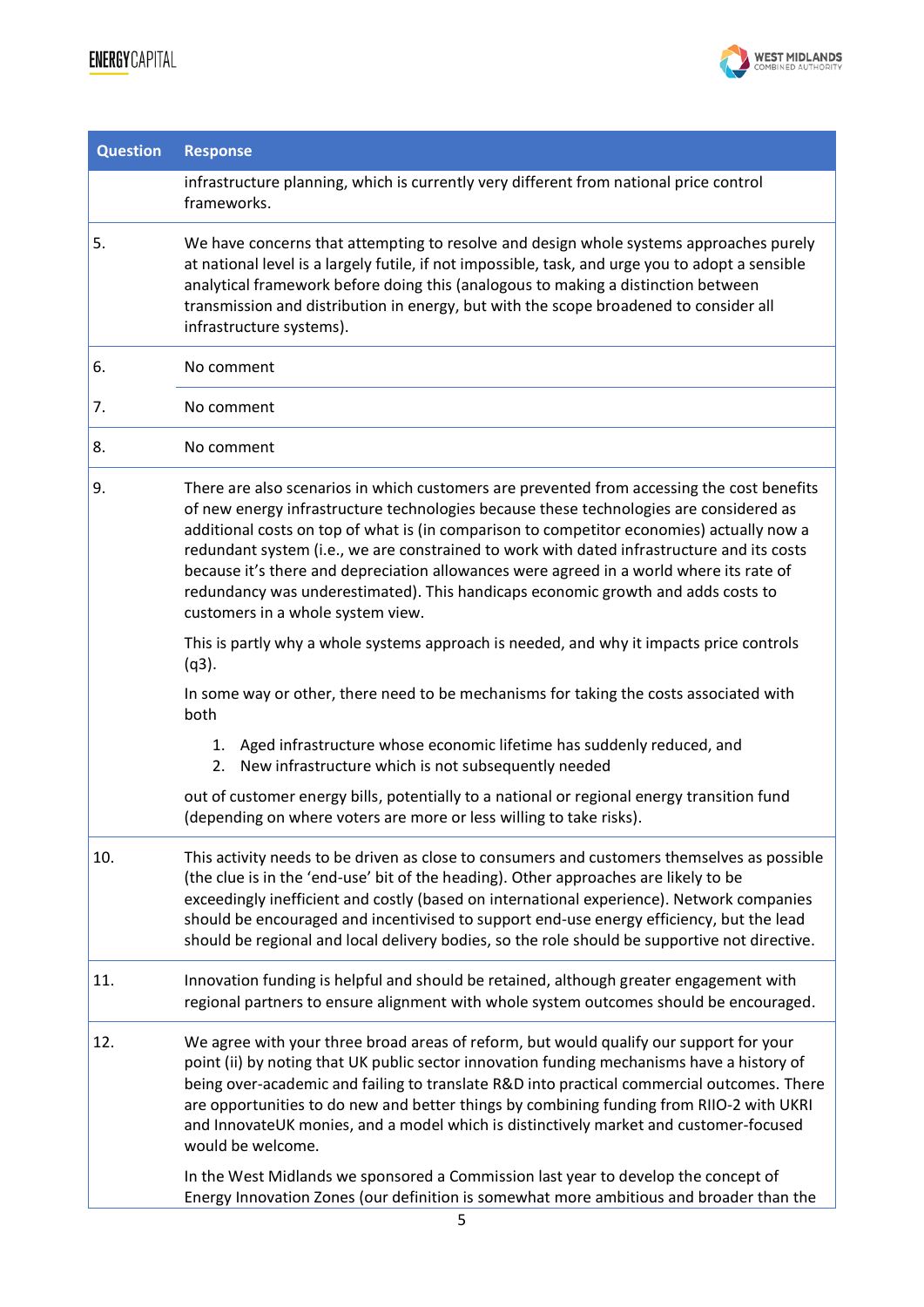

| <b>Question</b> | <b>Response</b>                                                                                                                                                                                                                                                                                               |
|-----------------|---------------------------------------------------------------------------------------------------------------------------------------------------------------------------------------------------------------------------------------------------------------------------------------------------------------|
|                 | similar concept now being taken forward through the ISCF) and we would like to propose<br>this as a model Ofgem should consider for delivering the reforms suggested.                                                                                                                                         |
| 13.             | See previous answer. Regions and EIZs provide a manageable and focused framework for<br>third party engagement.                                                                                                                                                                                               |
| 14.             | It would be good to move beyond grants to consider flexible allowances and charging<br>mechanisms for innovation in regional contexts (e.g., flexible allowances which are<br>shortened for unsuccessful innovations and lengthened for successful ones within an agreed<br>limit)                            |
|                 | This approach could support an innovation funding mechanism which benefitted from and<br>incentivised successful innovation as well as covering the costs of inevitable and necessary<br>failures.                                                                                                            |
| 15.             | See previous answer.                                                                                                                                                                                                                                                                                          |
| 16.             | We support extension of competition and agree with the proposal in the Helm Review that<br>regional procurement bodies (RSOs) could support this, particularly in the context of<br>delivering whole system outcomes in the distribution networks.                                                            |
| 17.             | No comment                                                                                                                                                                                                                                                                                                    |
| 18.             | No comment.                                                                                                                                                                                                                                                                                                   |
| 19.             | No comment.                                                                                                                                                                                                                                                                                                   |
| 20.             | See previous responses.                                                                                                                                                                                                                                                                                       |
| 21.             | No views.                                                                                                                                                                                                                                                                                                     |
| 22.             | No views.                                                                                                                                                                                                                                                                                                     |
| 23.             | No views.                                                                                                                                                                                                                                                                                                     |
| 24.             | No views.                                                                                                                                                                                                                                                                                                     |
| 25.             | No views.                                                                                                                                                                                                                                                                                                     |
| 26.             | No views.                                                                                                                                                                                                                                                                                                     |
| 27.             | No views.                                                                                                                                                                                                                                                                                                     |
| 28.             | No views.                                                                                                                                                                                                                                                                                                     |
| 29.             | No views.                                                                                                                                                                                                                                                                                                     |
| 30.             | See previous comments about consumer engagement. This needs to go beyond either<br>random collections of invited individuals and/or national consumer groups. Alignment with<br>democratically-accountable local strategic infrastructure planning bodies (local and regional<br>authorities) is fundamental. |